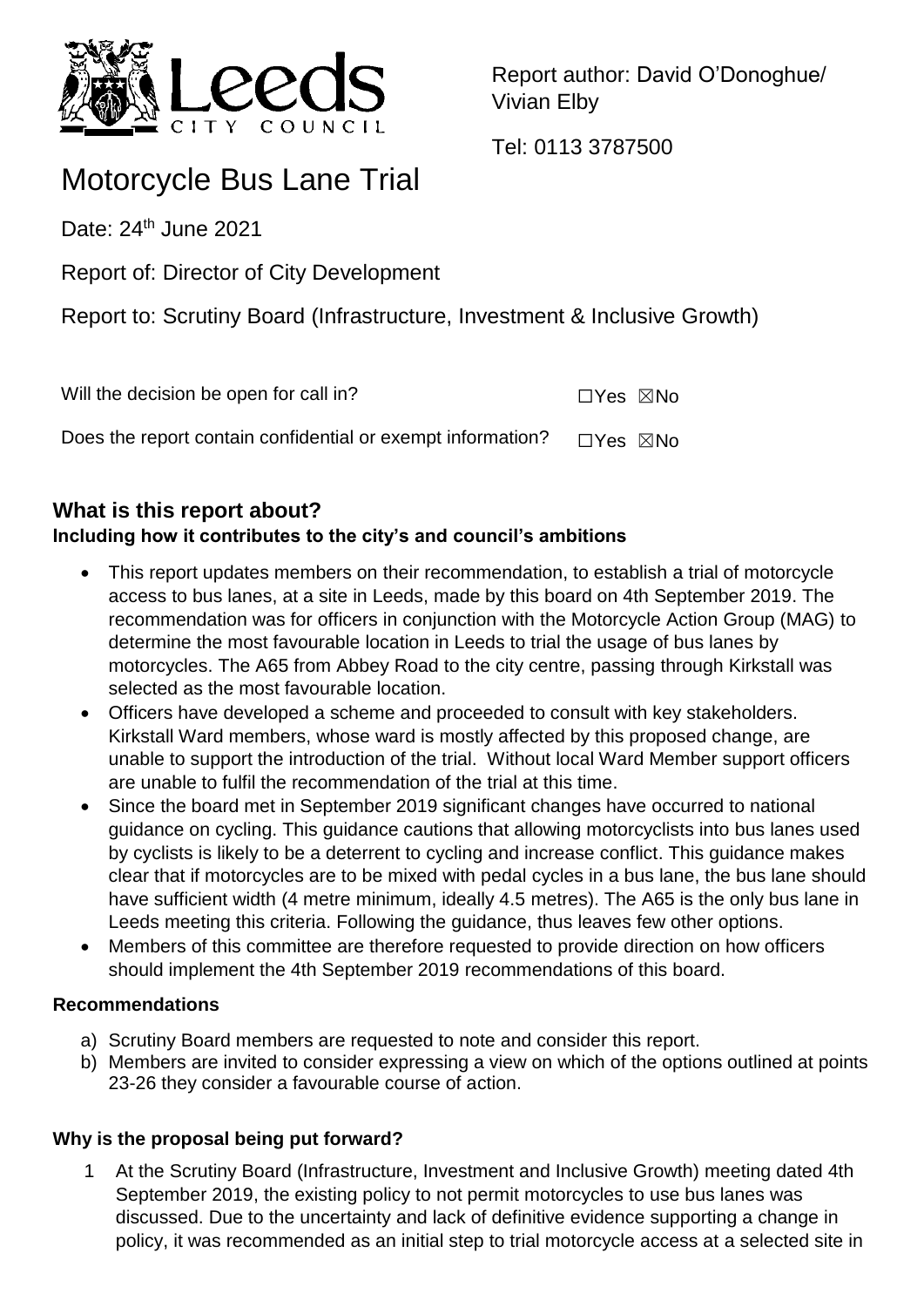Leeds. Any further roll-out would be informed by the success of the trial and by appraisal of site specific contexts of the different bus lanes across the Leeds District.

2 The proposal aligns with the WYCA 2040 transport strategy which made it a goal to promote motorcycling in West Yorkshire and committed at a district level to roll out phased motorcycle access to bus lanes if deemed appropriate.

#### **What impact will this proposal have?**

| Wards Affected: Kirkstall, Little London & Woodhouse |                 |     |  |
|------------------------------------------------------|-----------------|-----|--|
| Have ward members been consulted?                    | $\boxtimes$ Yes | ⊡No |  |

- 3 The impact of the proposal is unclear. The introduction of a trial was intended to inform any future policy decisions related to motorcycle access of bus lanes and enable officers to learn about what impact this change would have and the parameters that enable such a change to be successful.
- 4 There has always been uncertainty around the possible impacts the trial would have. From a motorcyclist perspective the trial was considered to be supporting the safety of a motorcyclists by allowing them to use bus lanes on the A65 instead of congested and much narrower general traffic lanes. Motorcyclists are classed as vulnerable road users as they suffer a highly disproportionate rate of casualties relative to distance travelled. The decision was also hoped to improve the sustainability of transport choices on the corridor. The timesaving motorcyclists would be able to benefit from, would encourage a take up in motorcycling, reducing carbon emissions relative to car use. Alleviating congestion by encouraging mode shift away from single occupancy car use was another anticipated positive impact of the scheme.
- 5 Possible negative impacts on the scheme were potential delay to buses from the extra traffic in the bus lane, which would be highly damaging on a flagship quality bus corridor with a service every 10 minutes as the A65 corridor has. The other principal concern was impediment of the safety and perceived safety and comfort of cyclists. Impacting on the cities promotion of cycling which has seen substantial investment, including in 2020 the A65 having segregated cycling facilities installed as a trial into light segregation.
- 6 As noted in the report of 04.09.2019 the other area of concern, was a possible increase in road traffic collisions as a result of allowing motorcyclists use of the bus lane. Other cities when trialling such schemes as London, have in some cases seen an increase in both motorcyclists speeding and collision rates for motorcyclists, and in some cases an increase in pedal cyclists injured in collisions with motorcyclists.
- 7 Since the original decision four developments to note are as follows. Firstly the council has published a draft transport strategy which sets out the cities ambition to be a city where residents do not need to own a car. And instead, responds to the climate emergency by planning a lower carbon future, in which residents mobility needs are met by a drastic increase in public transport use, active travel and developments in shared and micromobility services.
- 8 Secondly in 2020 government issued cycling guidance with much higher standards, Local Transport Note 1/20 (LTN 1/20), accompanied by the 'gear change' document which states these standards "will be enforced by a new inspectorate, Active Travel England". Of particular relevance to bus lanes is section 6.61 "[Bus Lanes] do not provide an environment attractive to a wide range of people and should therefore not be regarded as inclusive. Some bus lanes also allow taxis and motorcycles to use them, which can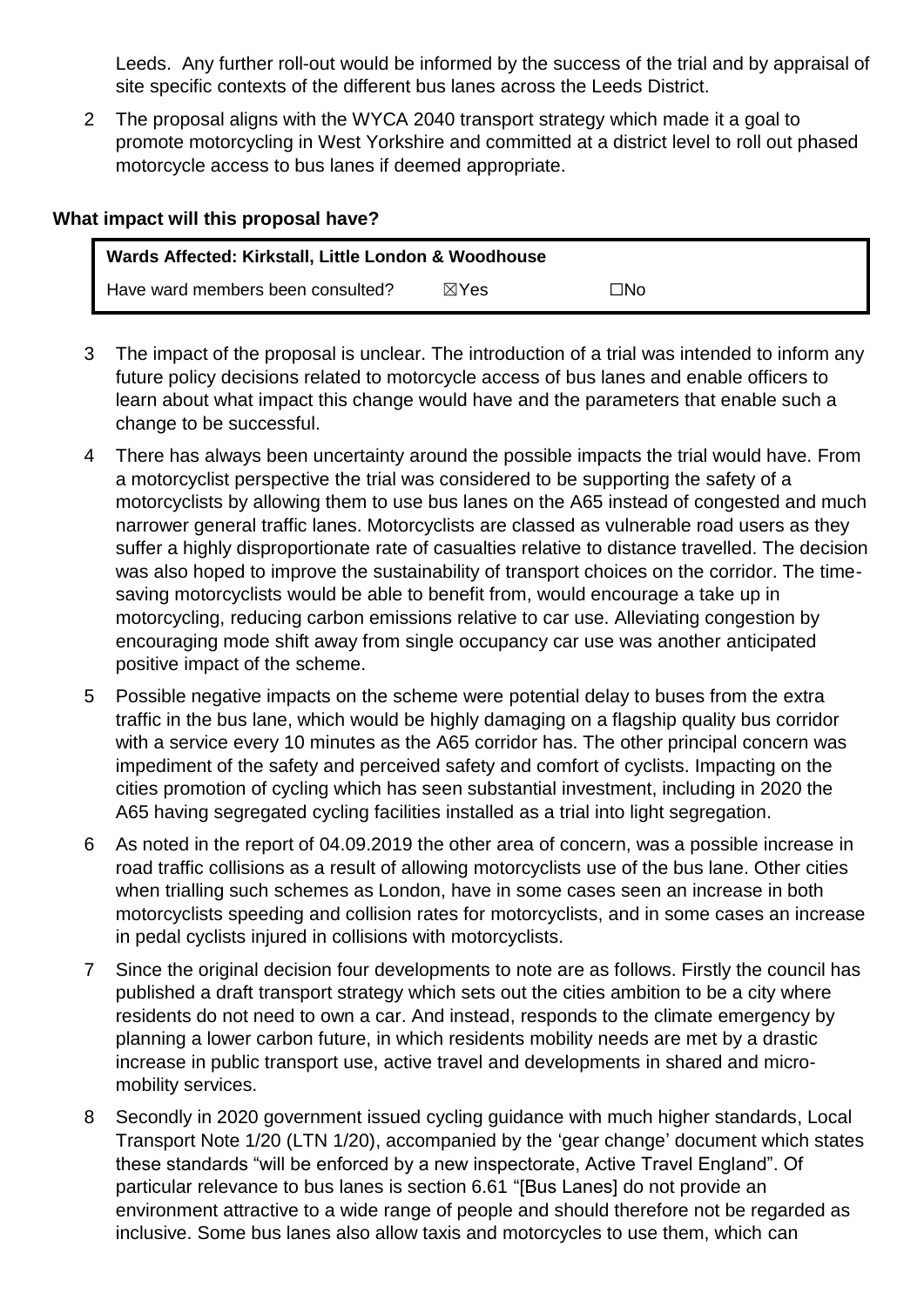significantly increase traffic flows, thereby acting as a deterrent to cycling while also increasing risk of conflict."

- 9 The national bus strategy has been published by the DfT with a key message that government "…expect to see plans for bus lane on any roads where there is a frequent bus service, congestion, and physical space to install one<sup>1</sup>...". The same document makes clear that opening bus lanes to extra users is not welcome "We will not support opening bus lanes to electric cars or vans, which would quickly erode their benefits to bus users."
- 10 The last interlinked development is Leeds has become part of a Mayoral Combined Authority (MCA). A mayor has been elected and has spoken strongly in favour of investment in buses across West Yorkshire. By the end of October 2021 each Local Transport Authority will need to publish a Local Bus Service Improvement Plan. Amongst other components this will include "How traffic management and investment are used to prioritise buses. In Mayoral Combined Authorities (MCAs) this will include the extent of the MCA's role...and how that is used to prioritise bus services<sup>2</sup>."
- 11 These interlinked changes mean another impact to be considered, is the possibility of promoting motorcycling in bus lanes, impacting not just on the councils established targets of having quality bus networks and increasing uptake of cycling; but also of impacting on the goals of the DfT, the Mayoral Combined Authority and the cities ambitions to prioritise bus services and bus users.

### **What consultation and engagement has taken place?**

- 12 Non-statutory engagement has been carried out across a range of stakeholders.
- 13 Consultation responses received from current bus lanes users were as follows;
	- Hackney Carriage Operators Stated they had no objections currently, and felt the trial would need to take place before they could give an informed comment.
	- Cycle Forum Leeds Cycle Sub Group No objections were given but a preference was expressed for a trial at a site where there are segregated facilities for cyclists such as the A647 corridor.
	- Bus Operators Group No objections have been received but concerns were noted of possible impacts on bus service reliability.
	- Accessibility Group Similarly to Hackney Operators, expressed a desire to comment further once impacts of the trial could be appreciated.
	- Emergency Services No objections received.
- 14 The Motorcycle Action Group strongly support the trial.
- 15 Ward member consultation was carried with members from the two wards directly affected. No objections have been received from the members of the Little London & Woodhouse ward. There has been extensive engagement with members from the Kirkstall Ward. Despite ongoing discussion and ward members doing additional engagement on social media Kirkstall Members have confirmed they do not support the proposed trial on the A65.

 $\overline{a}$ <sup>1</sup> **Bus Back Better** – the National Bus Strategy for England, Page 46

<sup>2</sup> **Bus Back Better** – the National Bus Strategy for England, Page 41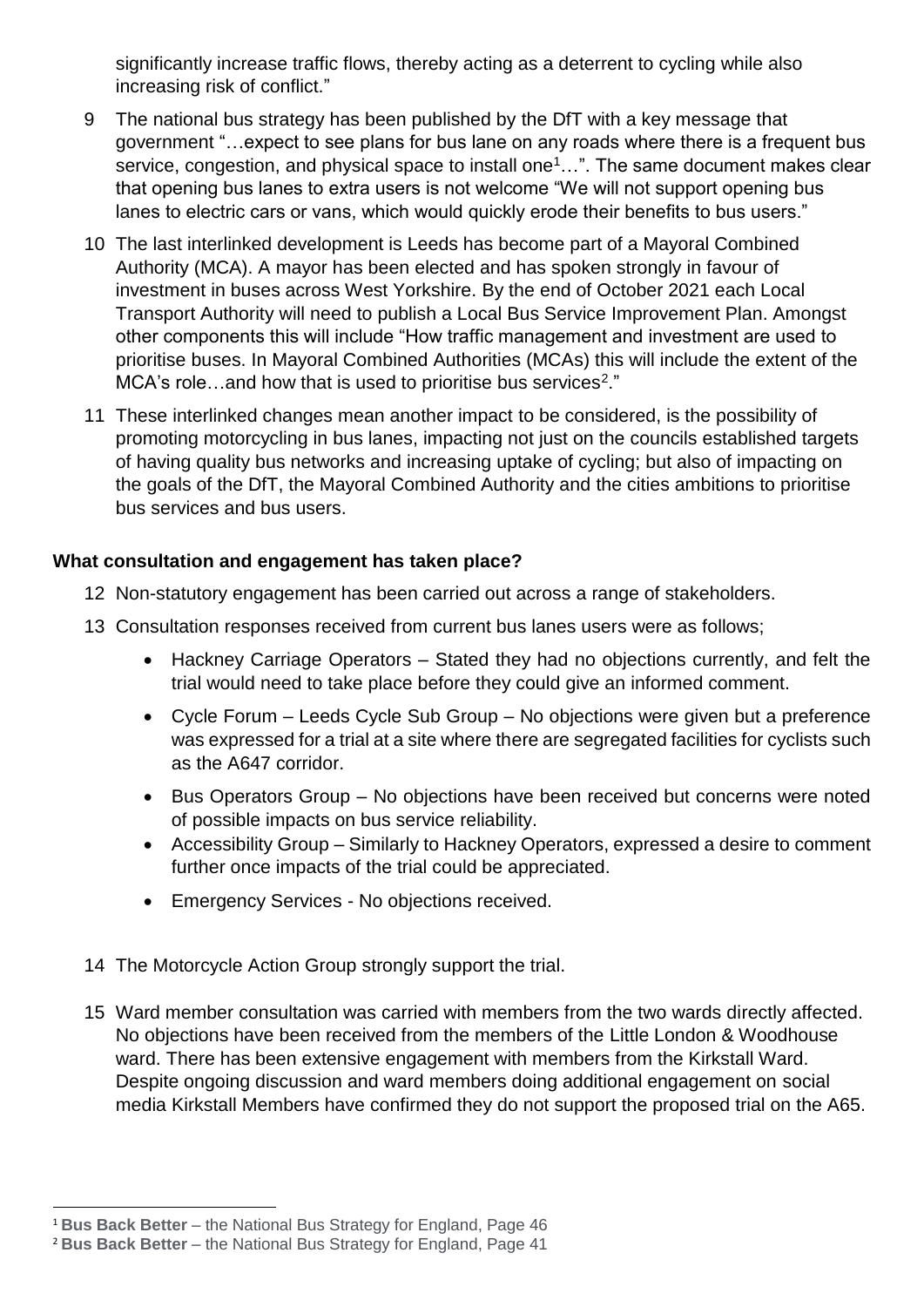- 16 The objections from Kirkstall Ward Members include the mixed evidence from existing trials elsewhere, that if the trial was to go ahead it should take place elsewhere in Leeds, and that the trial would be of detriment to cyclists.
- 17 Kirkstall member's objections centre on the perceived unacceptable risk to cyclists that would be caused by allowing motorcyclists the use of the A65 bus lanes which are well used by cyclists. Furthermore as noted the A65 is the only bus lane in Leeds which conforms to the widths specified in LTN 1/20, because of this Kirkstall members question the utility of a trial which would not be able to inform the other bus lanes in Leeds, a trial could only inform a position on the A65. Therefore they see the risk inherent in a trial which could only have limited use in informing future policy as being unsupportable, with any benefits motorcyclists may accrue, not to be worth discomforting and deterring cyclists, nor risking injury to cyclists.

### **What are the resource implications?**

18 Implementing the scheme at the purported trial site of the A65 was estimated to cost approx. £20000. This would have covered the staff time, the need for new signage, accompanied by modifications to the current Traffic Regulation Order (TRO) and monitoring and evaluation that would have been required. This was to be funded through the Local Transport Fund (LTP).

#### **What are the legal implications?**

19 No known legal implications other than a requirement to amend the existing Traffic Regulation Order.

#### **What are the key risks and how are they being managed?**

20 Key risks were the potential downsides to the trial, i.e. some perceived potential for road safety to worsen, potential for cyclists to feel unsafe, potential for bus users to be delayed. Officers were planning to develop a communication and promotion pack about the changes in order to mitigate against any rider behaviour concerns. A monitoring and evaluation package was also planned to assess bus journey time reliability, focus groups with a variety of road users and ongoing review of collision records. A pre-scheme risk assessment was planned to be completed around the possible road safety implications of the changes.

### **Does this proposal support the council's 3 Key Pillars?**

**⊠Inclusive Growth □Health and Wellbeing ■ ⊠Climate Emergency** 

21 The council and city have very strong ambitions to increase the mode share of sustainable transport, to address the climate emergency by substantially reducing carbon emissions. In the councils draft Transport Strategy by 2030, cycling is targeted to increase 400%, bus patronage by 130% and car usage to decrease 30%. Promoting motorcycling as an alternative to private car usage supports the goal of reducing car usage, however concerns have been raised over how compatible the promotion of motorcycling is with the ambitious goals the city has for increasing people cycling and using public transport.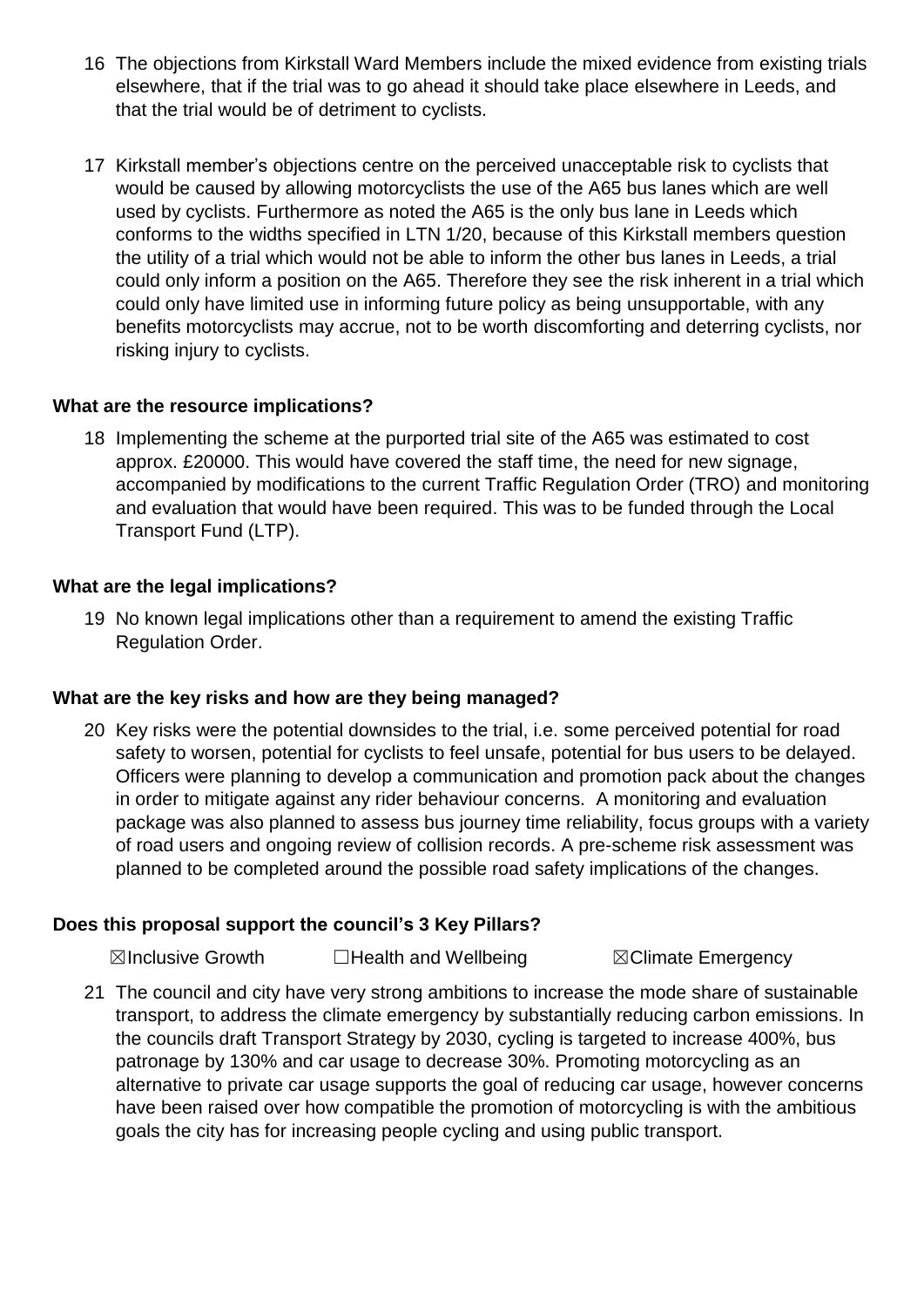22 The trial could be said to support inclusive growth by increasing opportunity for those without a car to access education, training and employment in the city<sup>3</sup>. The trial would have hoped to address the climate emergency by promoting mode shift to motorcycling from single-occupancy private car use. As motorcycles emit less than half the carbon of cars<sup>4</sup> the trial was hoped to reduce carbon emissions. There is a risk that if the trial had negative implications on active travel and bus use, instead it would cause an undesirable increase in carbon emissions.

#### **Options, timescales and measuring success**

- 23 In terms of the trial, all existing bus lanes were assessed. The A65 was deemed comfortably the most suitable site for key reasons relating to the DfT guidance on the appropriateness of allowing Motorcycle access to bus lanes. Traffic Advisory Leaflet 2/07 encourages motorcycles to be allowed access to corridors rather than isolated elements of bus lane. The A65 from Abbey Road to the city centre provides a level of clarity for motorcyclist's superior to other sections of bus lane in Leeds, which suffer from being discontinuous or interrupted by guided busway. The guidance is generally not particularly prescriptive instead encouraging each bus lane to be evaluated on its own merits. However where the guidance is prescriptive is on lane widths. "Bus lanes should be at least the minimum preferred width of 4 metres, or more wherever possible<sup>"5</sup>. This is also reflected in Local Transport Note 1/20<sup>6</sup> guidance for cycling which states "Where cyclists are using bus lanes, the lane should be at least 4m wide, and preferably 4.5m, to enable buses to pass cyclists with sufficient room. Bus lanes less than 4m in width are not recommended". The A65 is the only bus lane in Leeds to conform to these conditions being 4.5 metres for most of its length and at least 4 metres wide otherwise. Other bus lanes in Leeds are significantly narrower and fall in to the 3.2 to 3.9 metre range that LTN 1/20 states "widths between 3.2m and 3.9m wide should not be used". Another chief concern in evaluating the efficacy of allowing motorcycles in bus lanes is the frequency of junctions and side roads which could have a collision risk with turning movements, the A65 bus lanes have infrequent junctions so also comply with this condition.
- 24 Ultimately, due to the lack of support for a trial on the A65, three options remain.
- 25 The first is to consider an alternative trial location from the existing bus lanes in the Leeds district. Officers are of the view that due to current guidance around the recommended width for bus lanes, particularly where there is a variety of vulnerable roads users there a very few if any suitable sites. It is therefore hard to promote this option.
- 26 Colleagues have explored this and consider the next best route would be the A647 due to there being segregated cycle provision adjacent. However, the A647 is currently receiving major investment upgrading the HOV lanes to bus lanes with the provision of additional junction and signal works under LPTIP, to significantly enhance bus provision on this corridor. Therefore this site is not immediately available. Thus this option is to wait approximately 2 years, for the scheme to be completed in 12 months and for it to bed in for a further 12 month period; before progressing to a trial of motorcycles using the A647 bus lanes. A trial on this site would have the potential to inform a future policy position that in

 $\overline{a}$ 

<sup>&</sup>lt;sup>3</sup> Traffic Advisory Leaflet 2/07 'The use of bus lanes by motorcycles' states motorcycling has the benefits of "offering a cheaper alternative to the car; providing independence and mobility; widening employment opportunities, especially where public transport is limited"

<sup>4</sup> See p.26 in the draft Connecting Leeds Transport Strategy

<sup>&</sup>lt;sup>5</sup> Traffic advisory leaflet 2/07, p.4

<sup>6</sup> Local Transport Note 1/20, Section 6.6.2